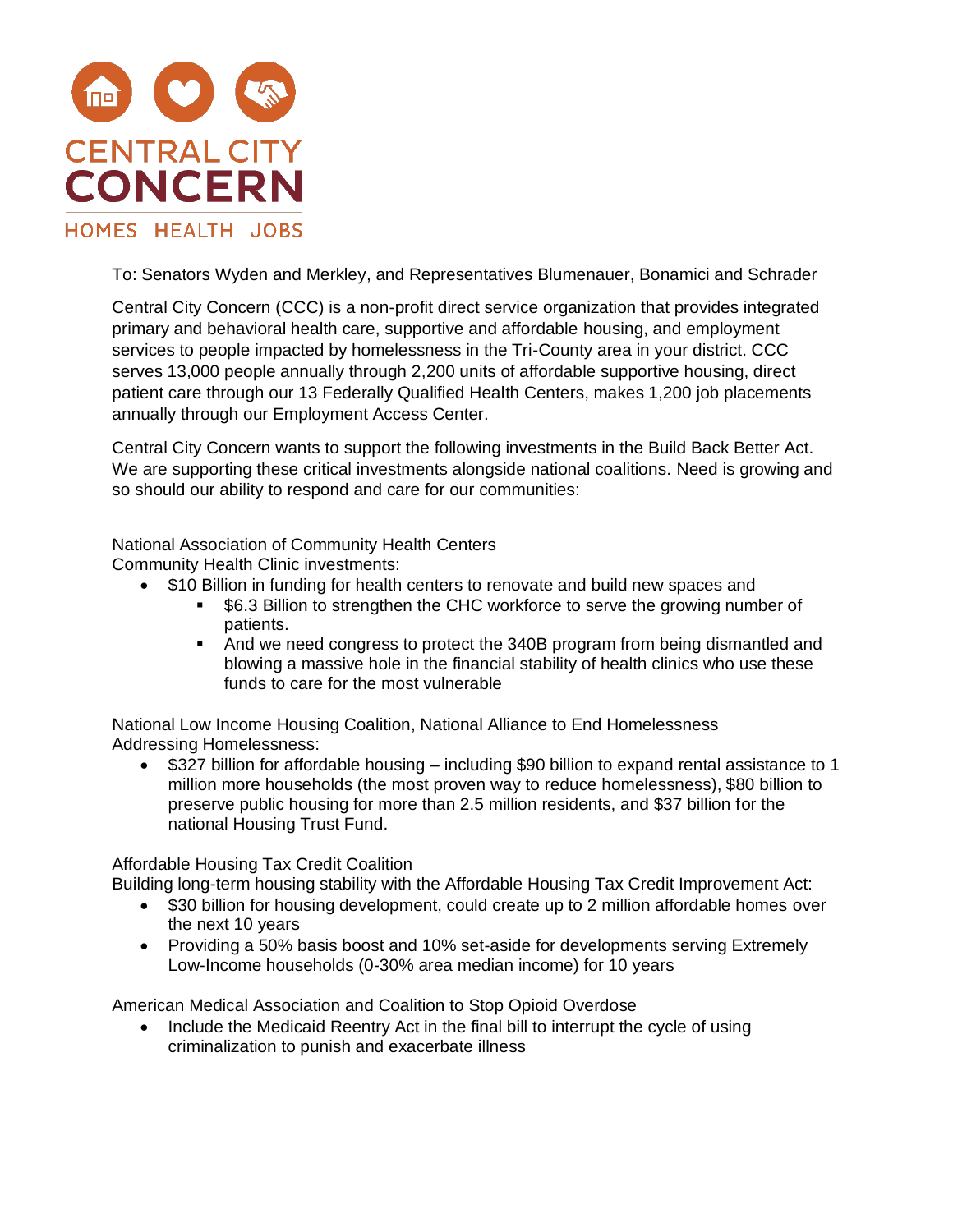

## Below are comments from our direct service staff who are seeing the need for your action everyday:

"Housing is a basic human need." *Vialante Vieira, Housing Specialist*

"I was homeless and on drugs. Thanks to CCC and federal funding I NOW HAVE A PLACE TO LIVE AND WORK." *Paul Clissold, CBA Ankeny/Shoreline*

"Every study ever done on these matters demonstrates that every dollar invested in these programs saves multiple dollars in the next budget cycle and further down the line as well. When these are then reinvested in the same manner, it can create a genuine tsunami-like tidal wave of positive results and relieve huge amounts of misery and suffering along the way, which leads to wholesale reductions in crime, because most crime arises from some sort of unresolved pain and suffering, and the need to escape that. Provide the necessary tools to accomplish this, and everybody wins, excepting only the corrections officers' union and big corporations that own private, for-profit prisons whose job security and business plan require the human suffering to continue., Ian Austin, Assistant Case Manager Homeless will not end with just building structures we need a diverse set of services for multiple entry points." *Heather Hollingsworth, Project Manager*

"All of these items will drastically improve the resources for the clients we work with." *Tracy Winn, psychiatric medical provider*

"As one of over 9000 FQHCs in the US, we rely on our 304B to keep our clinics open, and help patients afford life-saving medication. A dear patient of mine would not be able to afford her insulin without these discounts, and would likely end up with complications like diabetic ulcers and amputations. Thank you for renewing this program and increasing funding so patients like mine can get the care they need to heal and be healthy." *Richard Bruno, Senior Medical Director*

"Housing and integrated care are infrastructure. Revitalize rural and urban communities by building health centers and you invest in jobs and improve rural wellbeing. By investing in healthcare, you reduce some of the most egregious injustices (like most mental health care in the U.S. is thru jail,) while investing in an educated American workforce. People can't heal if they don't have homes." *Deidre Gordon, Mental Health Counselor*

"I have been on the receiving end of services at CCC and I believe that this funding will be a integral part of helping the diverse population we already serve." *Dana smith, Employment Specialist* 

"I support these sections of the bill, as well as, others. Professionally, I work with unhoused veterans of all ages, backgrounds, and abilities. It is extremely difficult for our vets to find rental housing that fits the standard of 1/3 of their income. Everyone deserves a safe space to live, but we owe our veterans at least that much! Thank you!" *Michaelle Robardey, Peer Support Specialist* 

"If we don't help, who will. We need funding and support on this very difficult and sometimes heartbreaking job." *Barber Baker, Administrative Care Assistant*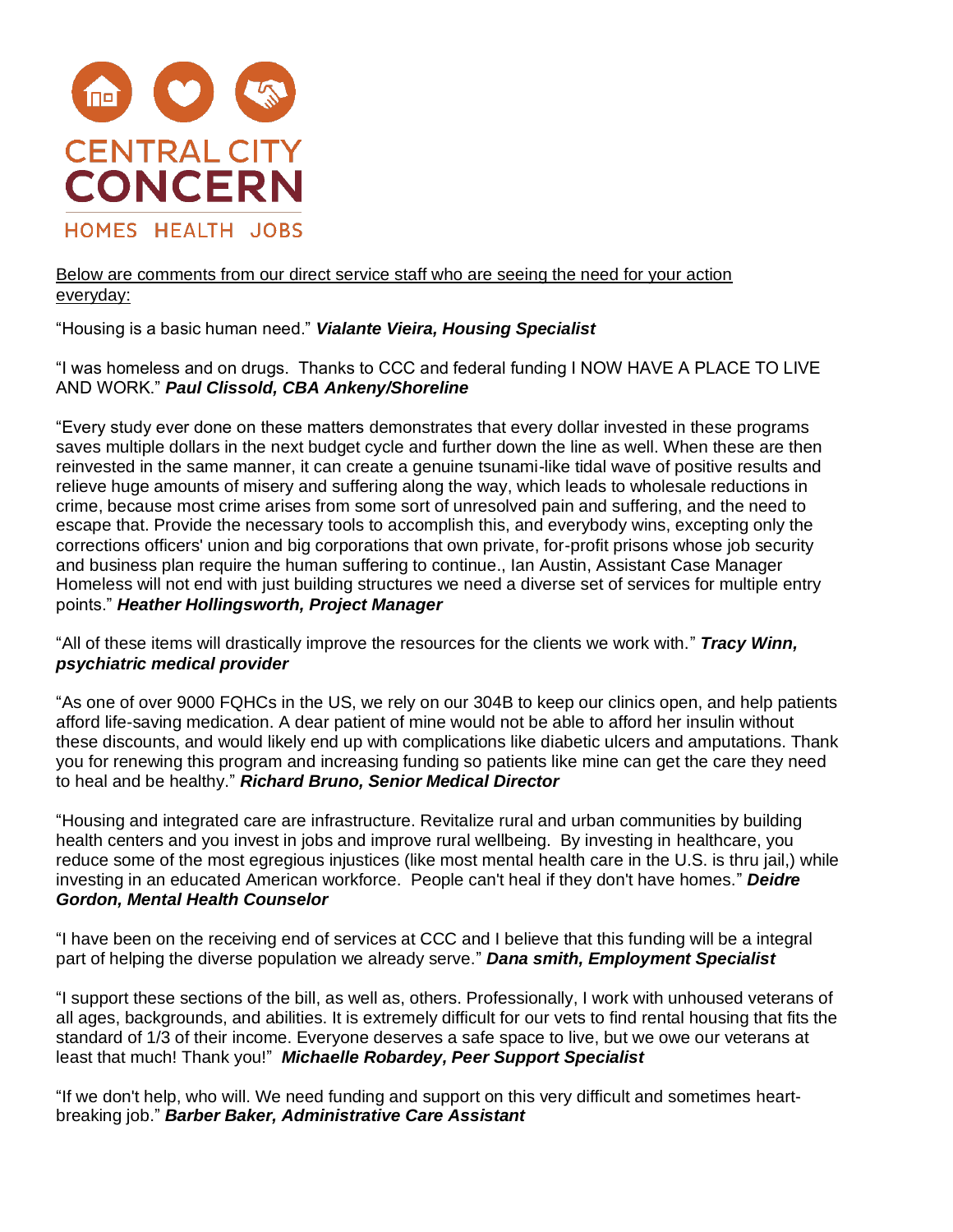

"Just look around, from city to city., Willie Amos Jones Jr, Peer Support Specialist II Let's continue the work that has been started to see it through to its success. We cannot do it without this plans implementation." *Vivian Lackey, Program Manager*

"Many Oregonians' and single parents who have lost their job and have become homeless need our assistance to help get these families back on their feet. I am a single mother with three teenage daughters living at home; I am in this category. If something happens to me and I would require Central City Concerns assistance. I live and work hard every day to do my part to help the homeless and the skyrocketing addition issue in Portland metro area; we need this help." *Teri Adams - Gritzmacher, Clinical Safety Assistant*

"Oregon doesn't have much left to build back from!! Oregon does need to rebuild our economy from the ground up!! This means getting housing and jobs for those currently sleeping on the ground!! In order to have a vibrant economy we need to have more consumers!! This begins with the houseless, the unemployed and the underemployed!! You can help us the most by providing us the recourses necessary to fund those programs!!" *Rob Gabrish, Resident Services Support Specialist*

"Our most vulnerable communities have never been in a more dire spot of losing access to their basic human rights of safety, health, and shelter. The Build Back Better Act is essential to ensuring the security of these unalienable rights." *Morgan Vann, Mental Health Counselor*

"Less restrictive living would be a great housing situation." *Makyla Boone, Employment Specialist* 

"The only solution to homelessness is affordable, permanent housing. The federal government created modern day homelessness with Reagan-era cuts to housing investments that still have not been resolved. There is absolutely no reason why cities with so much wealth in the United States should have its citizens sleeping on sidewalks. It is undignified, cruel, and inhumane." *Leanne Falzon, Hepatitis C Coordinator*

"The time is now to fight for Housing, Healthcare, Climate Action, and transitioning our Economy and Infrastructure into the 21st century. No half measures!" *Brandon Brezic, Housing Development Project Manager*

"They're there needs to be funding for housing and all kind of help with employment and everything else for people that also are coming out of jail that have sex offense." *Patrick Alexander, Recruiter Specialist*

"This company has saved my life. After 22 years I figured out I don't need alcohol n drugs to live. I have been clean 16 years and been employed over 13 years. CCC gave me a chance and a place to live without this I would still be part of the revolving door Prison program. I am so thankful for my life today. I see people coming and doing the same thing with their lives. It's amazing thank you for helping so many others like me." *Billy Wright, Facilities Maintenance Manager*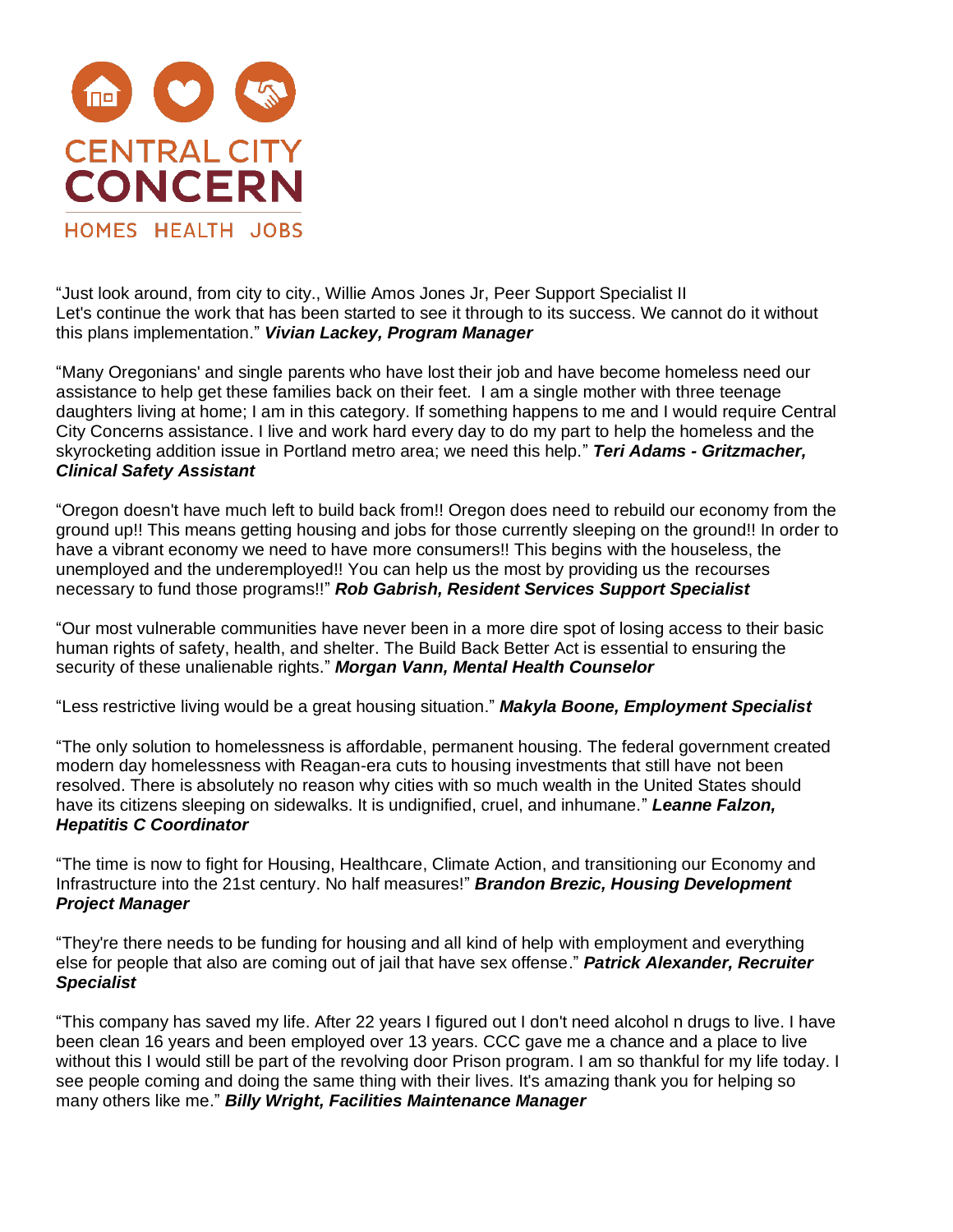

"This is a huge opportunity to address the epidemic of houselessness and poverty within the communities that we serve at CCC. By investing into these communities, we would be able to reduce the number of unsheltered individuals living on the streets, increase safety and enhance the lives of the individuals who are often forgotten. Please consider investing into these communities." *Alexis Lawrence, Clinical Supervisor*

"Throughout my time at CCC working different programs which house those who are chronically houseless I have seen firsthand the benefits of how offering housing to individuals allows them to begin to work on other areas of their lives. Additionally, I have seen a reduction in their use of emergency services and overall cost on the community when the client is housed and able to access health services, mental health services, and substance use treatment." *Angelisa Thompson, Clinical Supervisor*

## "We need help," *Robert Tsow, Lead Counselor CADC*

"We need to continue to give the underserved HOPE, not of just temporary assistance but of a permanent resolution. We learned from Houston and Sand Diego that while temporary assistance is good, permanent solutions make a bigger impact. Permanent solutions tend to cost a more up front. Central City Concern is attacking from all sides and we need the financial support to continue to do so." *Barb Mack, Director of Employee and Labor Relations*

"Without this help I don't think I would have ever made it back to being a productive member of society," *Michael Dunn, Maintenance 2*

"Without these investments many individuals will fall short of receiving the care they need to survive." *Billy Anfield, Advocacy Coordinator*

"Working on a group project that is addressing decriminalization of homelessness in Portland." *Paige Persico, MSW Intern Portland State University* 

"Working together for a better community!" *Curtis Stokes, Case Manager*

## This is a joint letter co-signed by the follow Central City Concern staff:

*Tracy Winn, OTC/OTRC, Psychiatric medical provider*

*Richard Bruno , OTC/Blackburn, Senior Medical Director*

*Ian Austin, Golden West/STS Program, Assistant Case Manager*

*Heather Hollingsworth, Real Estate Development , Project Manager*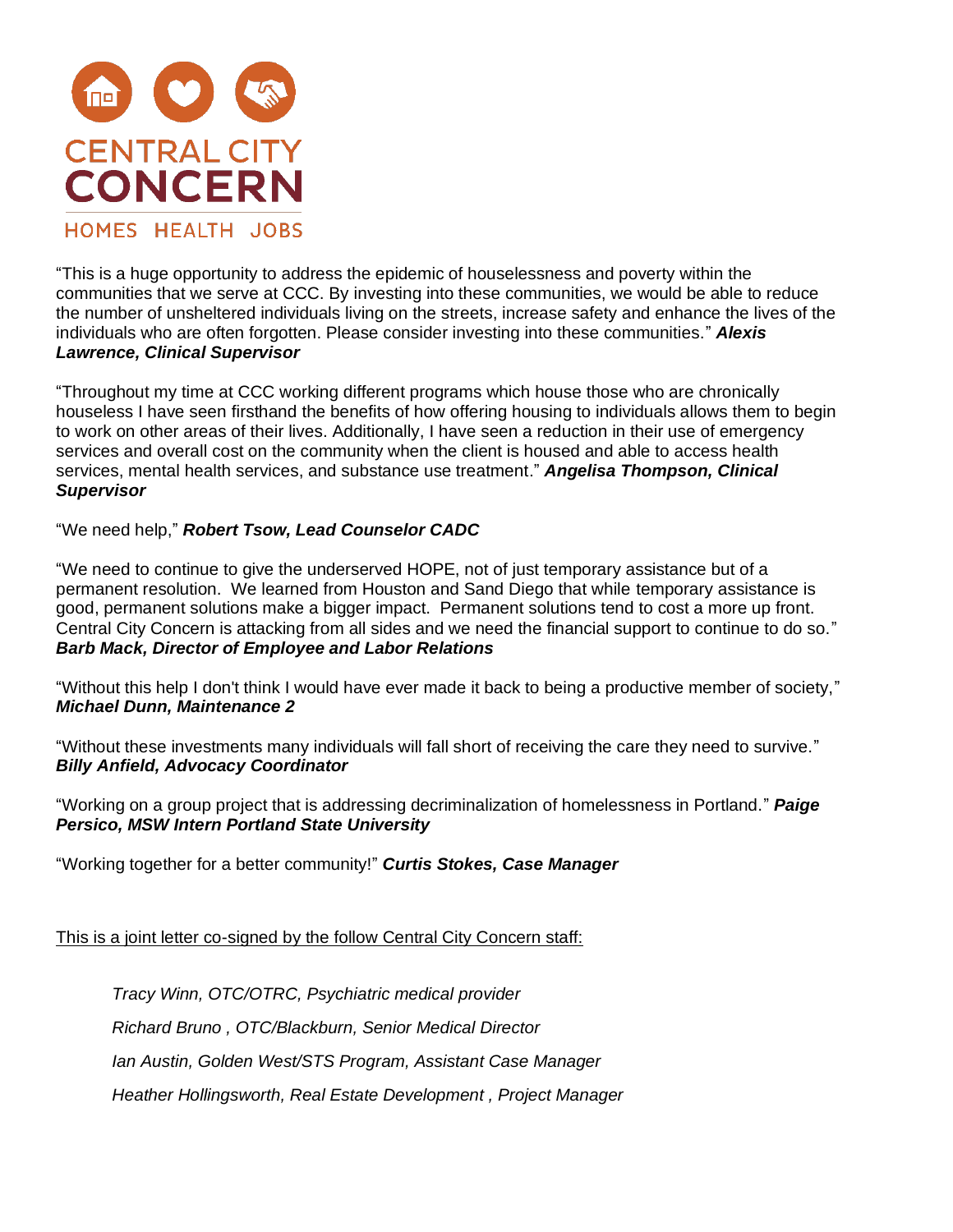

*Deidre Gordon, Old Town Recovery Center, Mental Health Counselor Vialante Vieira, Blackburn-RCP, Housing Specialist Dana smith, Blackburn/Supportive Housing , Employment Specialist Michaelle Robardey, Veterans/Grant & Per Diem (Gpd), Peer Support Specialist Paul Clissold, ERP, CBA Ankeny/Shoreline Barber Baker, Letty Owings Center, Administrative Care Assistant Willie Amos Jones Jr , STP , Peer Support Specialist II Vivian Lackey, Employment Access Center, Program Manager Teri Adams - Gritzmacher, OTC / OTRC / Hooper / Letty Owings Center / Blackburn, Clinical Safety Assistant Rob Gabrish, Estate/Resident Services, RSS Morgan Vann , Old Town Recovery Center, CORE/ACT team, Mental Health Counselor Makyla Boone , Employment Access Center, Employment Specialist Leanne Falzon, Blackburn Center Hepatitis C Program, Hepatitis C Coordinator Brandon Brezic, Housing Development, Housing Development Project Manager Patrick Alexander , Human Resources, Recruiter specialist Billy Wright, Housing, Facilities Maintenance Manager Alexis Lawrence, Old Town Recovery Center/ACT II Team, Clinical Supervisor Angelisa Thompson, Bud Clark Commons/Bud Clark Case Management Team, Clinical Supervisor Robert Tsow, Central City Concern Recovery Center, Lead Counselor CADC Barb Mack, Human Resources, Director of Employee and Labor Relations Michael Dunn , CCCRC Richard Harris , Maintenance 2 Billy Anfield, Flip the Script, Advocacy Coordinator Paige Persico, Youth Unlimited Inc., MSW Intern Portland State University Curtis Stokes, Blackburn RCP, Case Manager*

*Mike Leslie, Old Town Clinic Pharmacy, Pharmacy Purchaser*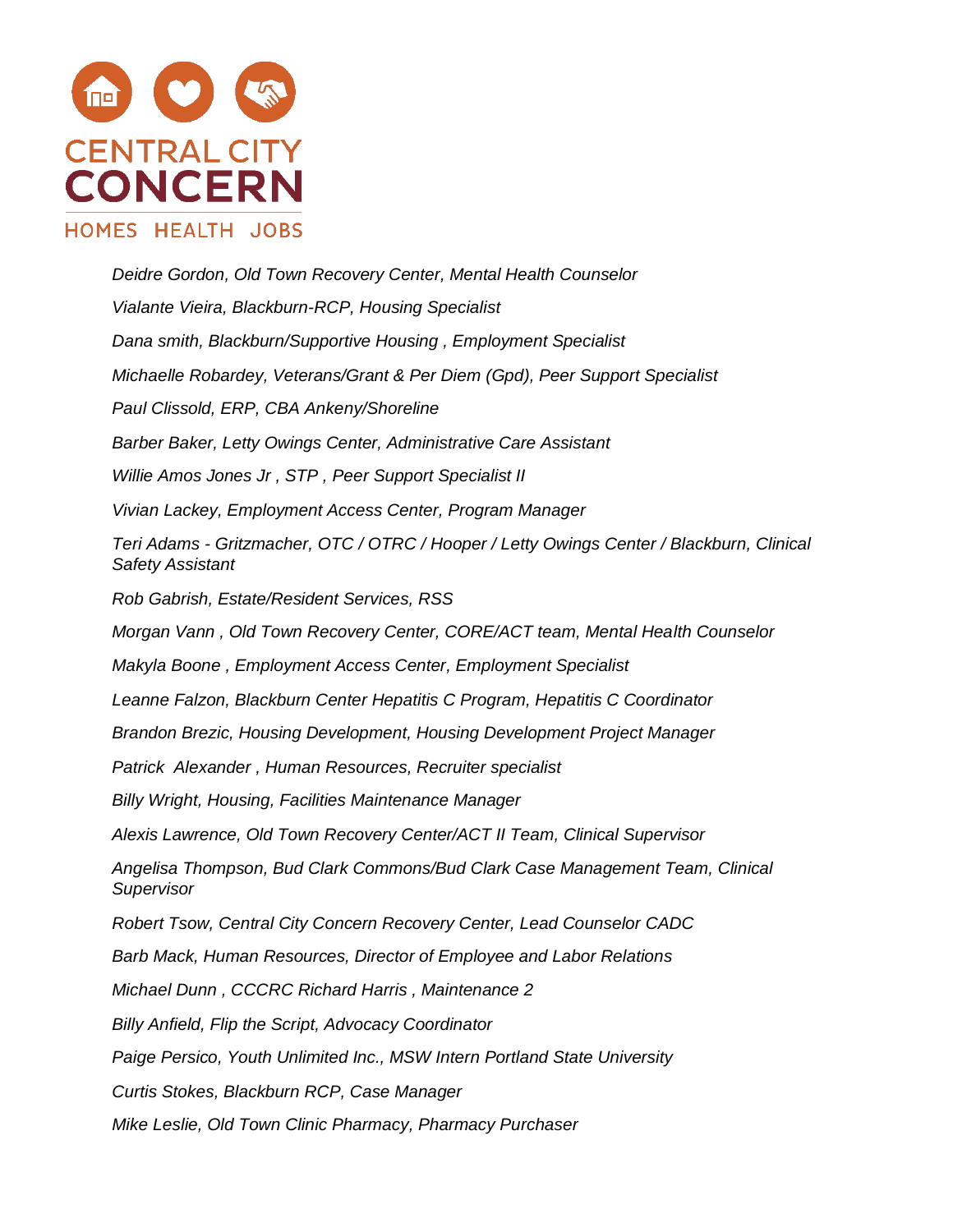

*Savannah Pozarycki, Old Town Recovery Center, Certified Pharmacy Technician Gabriel Luzader-Kamprath, Admin, Housing Accountant Maeve Connor, Public Affairs, Communications Specialist Shelby Pearson, Old Town Recovery Center, Mental Health Counselor Steven gilroy, Chez ami, Peer support specialist Vy Pham, Old Town Recovery Center, Care Team Manager Gary Cobb, Public Policy, Community Outreach Coordinator Mandy Putnam, Blackburn Center SUDS, CADC Counselor II Veronica HILL, Administration, Accountant Vivian Ton, Old Town Clinic, Clinical Pharmacist Petr Mordashev, 8x8, On Call CBA/FD Mandi Houston , Human Resources , Recruiter Keith Martin, BBIS, Business Analyst - System Admin Team Jennifer Stein, Housing Administration, Administrative Specialist - Housing Eliza Kinrose, HR, Senior Recruiter Eric Oswald, CEP, Clinical supervisor Rachel Hunter, Decision Support, Software Developer Cash Freitas, IT Department, Clinical Informatics Specialist Karen Jones, BBIS, Revenue Cycle Manager Guy Limasa, Employment Access Center, Director of Employment Services Claudia Fischer, Supportive Housing (PTP), Case Manager Tony France, Hooper DSC/Health Services, Cook II Miranda L. Tarrow, Old Town Recovery Center, Medical Records Clerk Sara Sanderson, Recuperative Care Program, Community Liaison Aneta Bujno, Hooper Detox, Registered Nurse Casey Strickler, OTC, Physician Assistant*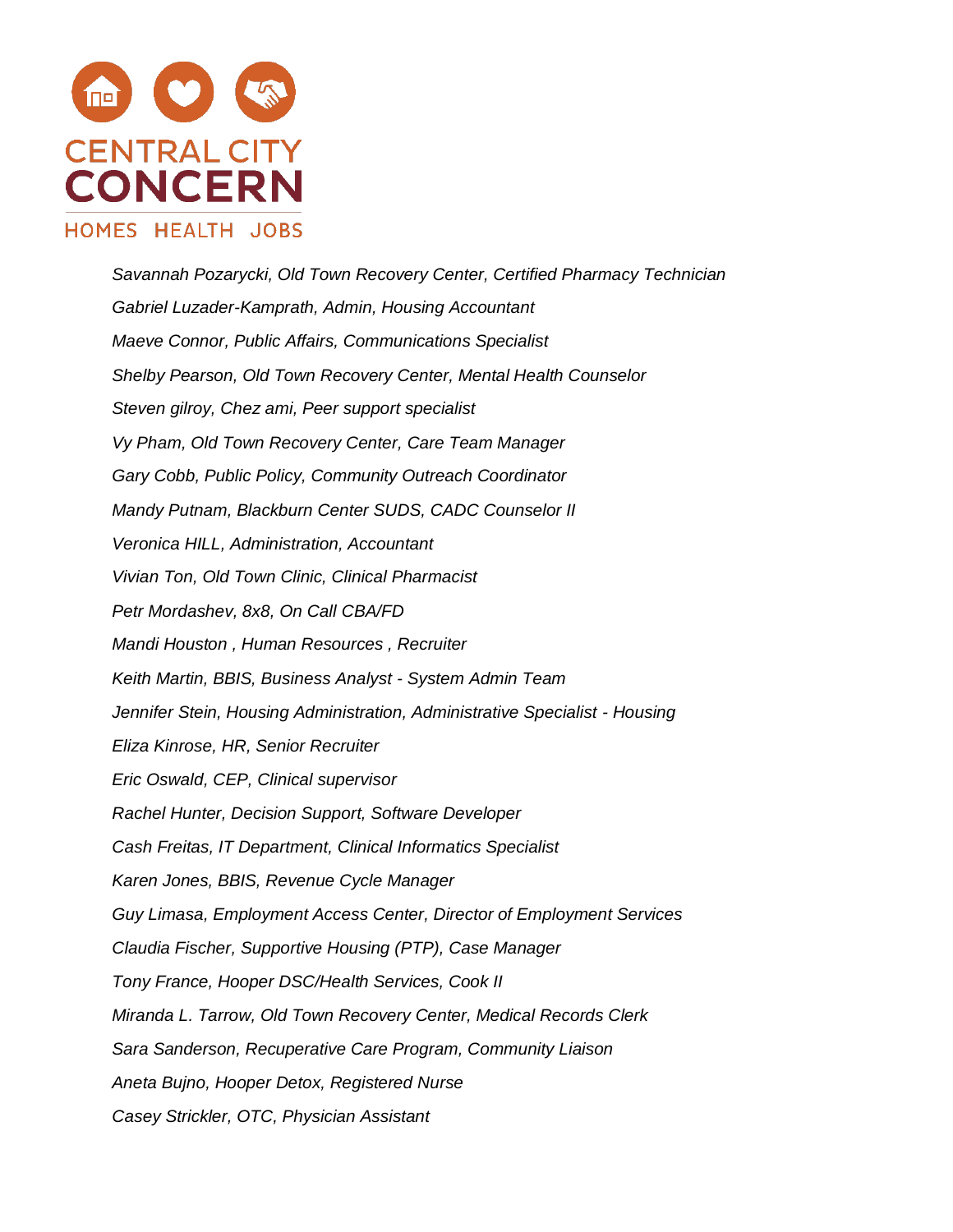

*Andrew B Mendenhall MD, , Chief Medical Officer Brandon Deyo, Old Town Clinic Summit Team, Complex Care Nurse Helki Watson, Blackburn Center , Receptionist Kaitlyn Licona, OTC/ Health services, Certified Medical Assistant Michael Healy, IT, System Administrator Noah Christen, IT , Support Specialist Rachel Glatt, Blackburn Pharmacy, Pharmacy Operations Manager Kimerly Leathley, Health Services, Operations Executive Wayne Haddad, Information Technology, Chief Information Officer Olivia Hnilicka, Pharmacy/HCV, Outreach and Linkage to Care Specialist Ryan Newton, OTRC / CORE2 ACT Team , Community Mental Health Counselor Amanda Young, Billing & Business Information Systems (BBIS), Insurance Specialist Anthony Morris, Blackburn Center Housing, Community Building Associate AJ Rohn, Supportive Housing, Data Technician Katherine Stansbury, Blackburn, SUDS, DVIP Linda Hudson, Imani Center, Director Oscar Solorio, Administration, Purchasing Manager Christina Schermerhorn, Health Services , Health Information Manager Juan Franco, Administration, Organizational Development and Racial Equity Manager Amanda Stone, CC Staffing/On-Call Program, CC Staffing Supervisor Jared Gallegos, Old Town Clinic Pharmacy, Clinical Pharmacist Sarah Holland, Supportive Housing , Director of Supportive Housing Wolf Taylor, Old Town Clinic Pharmacy, Certified Pharmacy Technician Amy Jo Rist, Old Town Clinic, MA Chuck Sve, Old Town Clinic, Crisis Counselor, Acupuncturist, and Medical Education Coordinator*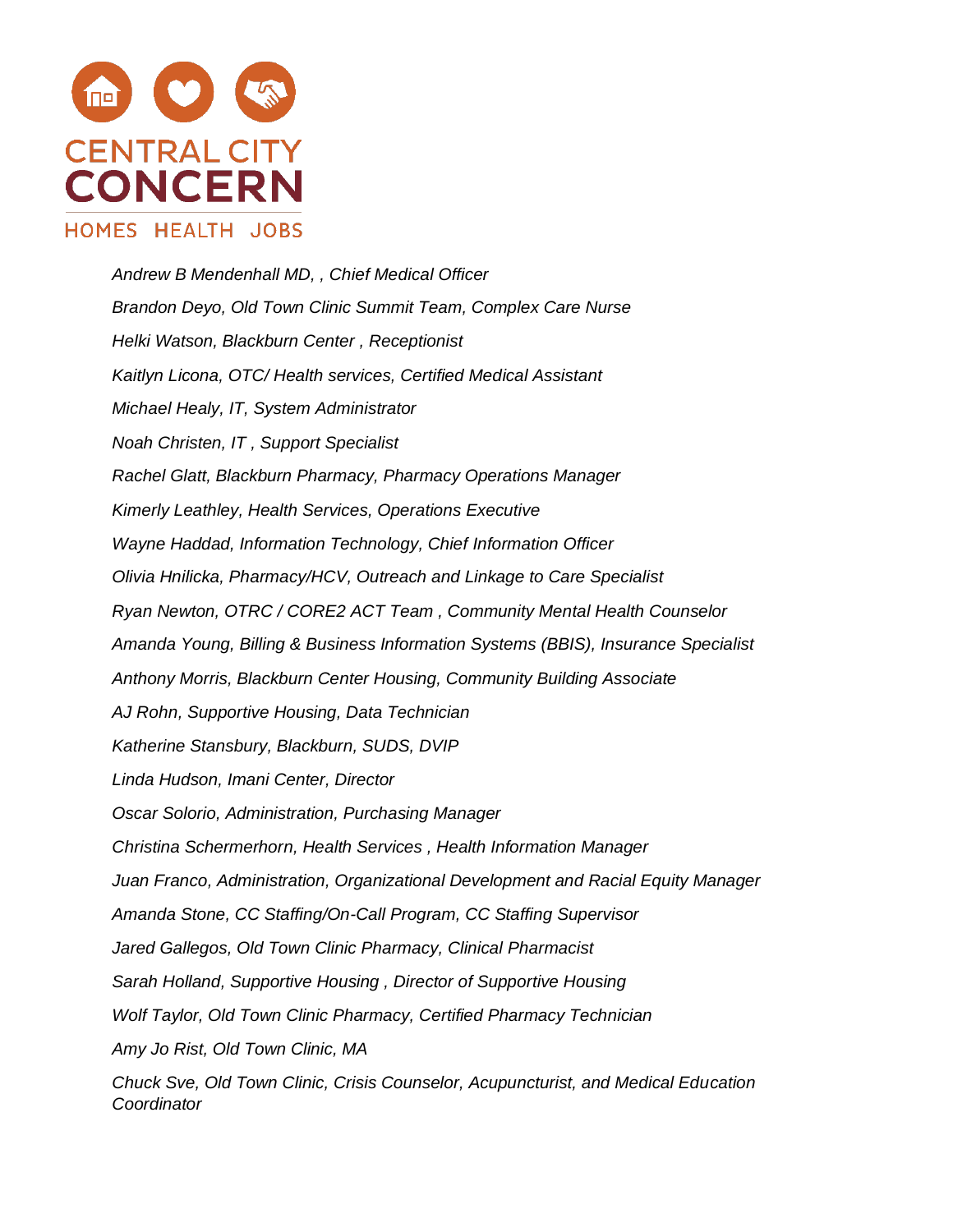

*Jesse Goedken, BBIS, Coding Supervisor Linda Golden, Old Town Recovery Center, CORE/ACT team, Mental Health Counselor, LCSW Isadora Padillas, ccrc, fd/cba on call Laura Goodrum, Hooper Detox, Sub-acute Tech Faith Entze , Maintenance/housing , Turnover janitor 2 Paule Threet, Central City Concern's Old Town Clinic Pharmacy, Pharmacy Technician Isiah Bailey , Alder hotel, Community building assistant Nichole Mckernan, Blackburn Center Primary Care, Health Assistant Medina kurney, Flip the Script reentry program, Associate director of reentry Tina Bialas, Letty Owings Center, Director of Residential Services Andrea Hartford, River Haven, CBA Ray Delcambre, Housing Department, Housing Nighttime Community Manager Keri Burnidge, Housing Facilities , Facilities Manager Briana Stodola, Administration, Project Manager Taniesha Sharifiazad, Central City Concern Blackburn Center, Call Center Operator Virinia Hovland, Primary Care, Blackburn Center, Family Nurse Practitioner LaFreda Ceaser, Admin, Chief Organizational Development and Racial Equity Officer Vernetta, OTRC, Front Desk Supervisor Colin Newman, IT, IT Business Analyst Margaret Floberg, Biltmore/Public Affairs, Events & Corp. Giving Manager Daniel Epting, Blackburn SUDS, Peer Support Specialist II Jennifer Gambill, BEST, Benefits and Entitlements Specialist, Peer Support Specialist Amanda Scales , HR, ER Specialist Shawn Aleshire, The Medford, Community Building Assistant Ronnie head, Biltmore/butte, CBA Anna Bryan, Old Town Clinic, Health Assistant*